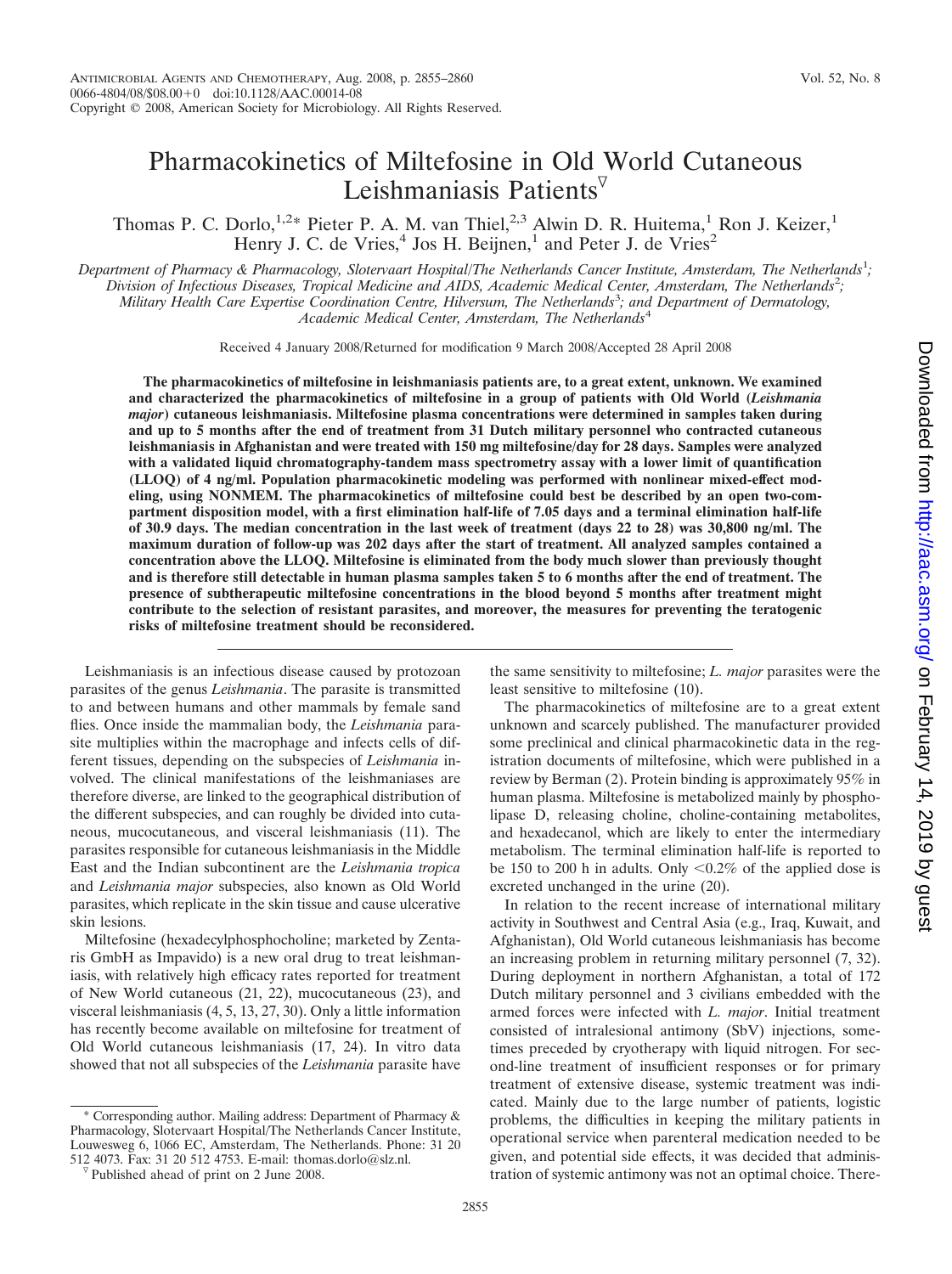fore, miltefosine was offered as a systemic treatment, even though at that time there were few data on its efficacy for Old World cutaneous leishmaniasis.

It was difficult to extrapolate the dosage from the studies on miltefosine for visceral leishmaniasis in India, since dosage was dictated mainly by the upper limit of the tolerable dose and less by the pharmacokinetic properties of miltefosine. Previous empirical experience showed that a total daily dose of  $>150$  mg may cause severe gastrointestinal side effects (30).

To reduce the paucity of pharmacokinetic data on miltefosine, our objective was to characterize and to describe the pharmacokinetics of miltefosine in our group of Old World cutaneous leishmaniasis patients, making use of our recently developed and validated sensitive liquid chromatography-tandem mass spectrometry (LC-MS/MS) assay for the quantification of miltefosine in human plasma samples (9).

#### **MATERIALS AND METHODS**

**Study population.** Dutch patients with cutaneous leishmaniasis were presented at the Academic Medical Center (AMC), Amsterdam, The Netherlands. All *Leishmania* infections were contracted in northern Afghanistan and were confirmed by microscopy and/or positive PCR/nucleic acid sequence-based amplification (NASBA) from intralesional puncture biopsies (31). Patients were Dutch military personnel or embedded Dutch civilians quartered near Mazar-e-Sharif, Afghanistan, as part of the ISAF Election Support Force.

Patients with uncomplicated lesions received first-line treatment with weekly series of intralesional injections of pentavalent antimony (Pentostam) (100 mg SbV/ml; 0.1 to 0.3 ml; three times every other day), sometimes in combination with cryotherapy using liquid nitrogen. Patients with extensive disease, insufficient response to the intralesional therapy, or resurgence of the parasite after the intralesional therapy were treated with miltefosine. This treatment was always started in the AMC. Pregnancy and desire to have children were obviously exclusion criteria, since miltefosine is considered teratogenic (2). Patients were highly encouraged to use contraceptives.

**Protocol.** This was an open-label, nonrandomized study. Patients were examined by a multidisciplinary team consisting of an infectious disease physician and a dermatologist, both specialized in tropical medicine. The patients were examined before treatment, on days 1, 2, and 3 of the first week of treatment, and then once every week of treatment. All patients were treated with oral miltefosine (Impavido; Zentaris GmbH, Frankfurt, Germany) at 50 mg three times daily, for a total of 28 days. Patients were advised to take the medication together with a meal or snack to prevent gastrointestinal side effects. After discontinuation of treatment, patients were repeatedly reexamined for up to 6 months after the end of treatment. Written informed consent was obtained from each patient before enrollment.

**Sample collection and analysis.** On the first day of treatment (day 1), patients stayed in the AMC for 6 h after the first dose (taken at time zero), with the aim to obtain blood samples 2, 4, and 6 h after the first dose. Further blood samples were taken on an outpatient basis at several time points during treatment. After treatment, blood samples were taken irregularly until 5 months posttreatment, with the intention to take a blood sample every 2 to 4 weeks while allowing for variability in the number of samples taken per patient and the sampling time points.

Blood samples sufficient to provide a minimum of 4 ml plasma for the measurement of miltefosine concentrations were obtained by direct venipuncture, collected into EDTA tubes, and centrifuged at approximately  $23,100 \times g$  at  $4^{\circ}$ C for 15 min. The plasma fraction was transferred to another tube, and plasma samples were stored at  $-20^{\circ}$ C or below until plasma drug concentrations were determined.

Plasma concentrations of miltefosine were determined by a recently developed LC-MS/MS assay (9). The assay consisted of a solid-phase extraction on Bond Elut PH cartridges (Varian Inc., Bergen op Zoom, The Netherlands) containing 100 mg sorbent, using 250  $\mu$ l of a plasma sample. Cartridges were conditioned with 1 ml of acetonitrile and 1 ml of 0.9 M acetic acid in water (pH 4.5). After sample loading and washing with 50% (vol/vol) methanol in water, miltefosine was eluted with 0.1% (vol/vol) triethylamine in methanol.

The eluate containing the analyte was kept in autosampler vials at a temperature of 10°C and injected directly on a Gemini  $C_{18}$  column (150 mm by 2.0-mm inner diameter;  $5-\mu m$  particle size) (Phenomenex, Torrance, CA) in combination with a guard column (Gemini  $C_{18}$  precolumn; 4.0 mm by 2.0-mm inner diameter) (Phenomenex), both of which were operated at ambient temperature. The analyte was eluted from the analytical column by using an isocratic elution with a mixture of 10 mM aqueous ammonium hydroxide and 10 mM ammonium hydroxide in methanol (at a ratio of 5:95), with a total run time of 7 min.

Detection was performed by MS/MS with electrospray ionization, using an API 2000 mass spectrometry system (Sciex, Thornhill, Ontario, Canada) with Analyst software (version 1.2). Miltefosine was monitored in the positive-ion mode, with the following transition of precursor ([MH]<sup>+</sup>) to product ion:  $m/z$ 408.4 to 124.8.

The quantifiable range of the assay was 4 to 2,000 ng/ml miltefosine in plasma. The assay was validated over this range according to FDA guidelines for the validation of bioanalytical assays (9). At the lowest level (4 ng/ml), the intra-assay precision was lower than 10.7%, the interassay precision was 10.6%, and accuracies were between 95.1 and 109%. At higher concentrations, the assay performed even better in terms of precision and accuracy (9).

Samples with a concentration above the upper limit of quantification were diluted in drug-free human control EDTA-plasma to fit the calibration curve. Along with study samples, a calibration curve was prepared and analyzed in duplicate, together with a set of quality control samples at low, mid, and high levels, prepared and analyzed in triplicate.

**Pharmacokinetic data analysis.** Population pharmacokinetic modeling was performed with the nonlinear mixed-effects modeling program NONMEM, version VI (GloboMax LLC, Hanover, MD), using the first-order conditional estimation procedure with interaction between interindividual variability and residual error components.

The adequacy of the tested models was evaluated using statistical and graphical methods. The minimal value of the objective function (equal to minus twice the log likelihood) provided by NONMEM was used as a goodness-of-fit characteristic to discriminate between nested models, using the log likelihood ratio test. Standard errors for all parameters were calculated with the COVARIANCE option in NONMEM, and individual Bayesian pharmacokinetic parameters were obtained using the POSTHOC option (1). The R-based model building aid Xpose (version 4) and Perl speaks NONMEM (PsN) were used for graphical model evaluation (14, 16). Among others, plots of observed versus predicted concentrations and plots of conditional weighted residuals were used for graphical inspection of the goodness of fit. Conditional weighted residuals for model diagnosis were determined as described by Hooker et al. (12). Piraña (an interface to NONMEM, PsN, and our cluster) was used for run deployment and analysis (15).

Interindividual variability in the pharmacokinetic parameters was estimated with an exponential model. For instance, variability in clearance was described by the equation  $CL/F_i = \theta_1 \times \exp(\eta_i)$ , where  $CL/F_i$  represents the clearance of the *i*th individual,  $\theta_1$  is the typical value of clearance, and  $\eta_i$  is the interindividual random effect with a mean of 0 and a variance of  $\omega^2$ . Residual variability was modeled with a proportional error model.

Single and multicompartmental models, with and without first-order absorption and with linear elimination from the central compartment, were evaluated. Absorption rate  $(k_a)$ , clearance (elimination clearance [CL] or intercompartmental clearance [Q]), and volume of distribution (*V*) were the primary pharmacokinetic parameters estimated. Secondary parameters, such as elimination halflife, were estimated from these primary parameters. Bioavailability (*F*) was unknown, and therefore, parameters relative to the bioavailability were estimated (CL/*F*, *V*/*F*, etc.).

Using the final covariate model, a visual predictive check was performed by simulating 2,000 subjects to assess the predictive performance of the final model. The visual predictive check, including 90% confidence interval and median, was generated and visually assessed using an R script.

## **RESULTS**

**Patients.** Thirty-four patients were treated with miltefosine at the AMC on an outpatient basis. Information from three patients was eventually discarded from the data set because of inconsistent drug concentrations, which could be traced to logistic errors in labeling samples at the sampling site. In the final data set, 382 concentrations were present from 31 patients treated with miltefosine, and their baseline characteristics are described in Table 1. All but one of the patients were male, and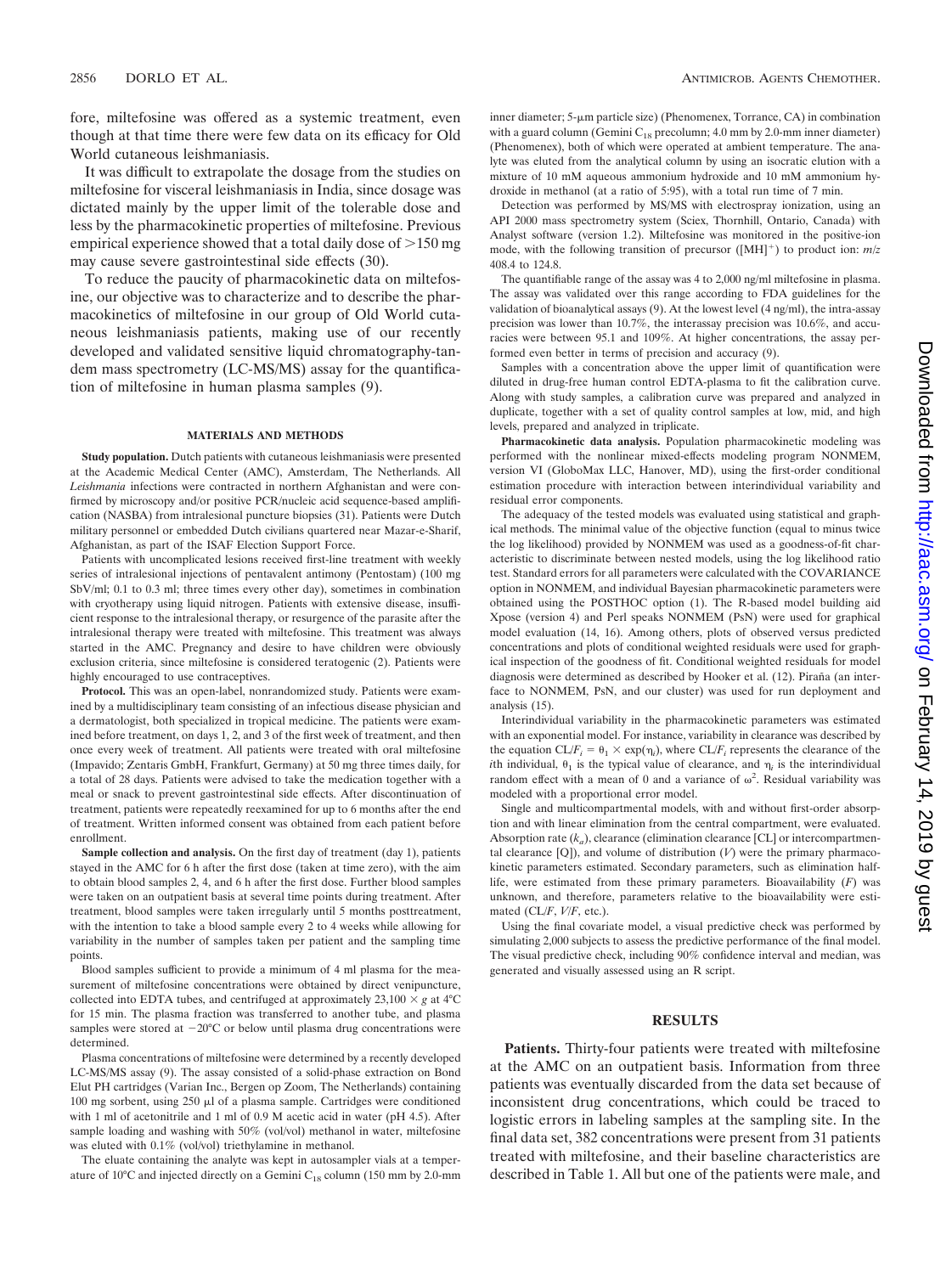|  | TABLE 1. Baseline characteristics of patients treated with miltefosine |  |  |
|--|------------------------------------------------------------------------|--|--|
|  | and included in the pharmacokinetic analysis $(n = 31)$                |  |  |

| Parameter                                                                                             | Median value<br>(interguartile range) |
|-------------------------------------------------------------------------------------------------------|---------------------------------------|
|                                                                                                       |                                       |
|                                                                                                       |                                       |
|                                                                                                       |                                       |
|                                                                                                       |                                       |
|                                                                                                       |                                       |
|                                                                                                       |                                       |
|                                                                                                       |                                       |
|                                                                                                       |                                       |
| No. of patients with prior treatment with<br>intralesional SbV <sup>b</sup> /no. of patients naïve to |                                       |
|                                                                                                       |                                       |

*<sup>a</sup>* Range.

*<sup>b</sup>* 100 mg SbV/ml, given as 0.1 to 0.3 ml three times every other day for 1 to 3 weeks.

all but three had received prior intralesional treatment with pentavalent antimony. Leishmaniasis was confirmed for all patients by microscopy and, in most cases  $(n = 27)$ , also by positive PCR/NASBA. In all cases that were genotyped (*n* 27), the *L. major* subspecies was found to be the causative parasite.

The efficacy and toxicity of miltefosine in these patients will be reported in more detail elsewhere. In brief, adverse events included transient, mild-to-moderate gastrointestinal side effects (nausea and vomiting) and fatigue. Only mild elevations of alanine aminotransferase, aspartate aminotransferase, and creatinine  $(\leq 2 \times$  the normal value) were noticed in a small subset of patients. None of these adverse events was a reason for discontinuation of the therapy.

**Pharmacokinetic data analysis.** The median number of available samples per patient was 13 (range, 9 to 20), with a maximum duration of follow-up of 202 days. The median number of samples taken during treatment was 8 (range, 6 to 13), and after treatment, this number was 5 (range, 1 to 12). Miltefosine plasma concentrations ranged from 6.75 ng/ml to 51,600 ng/ml. The median concentration in the last week of treatment (days 22 to 28 after the start of treatment) was 30,800 ng/ml. We were able to quantify miltefosine concentrations in samples taken around 5 to 6 months after the end of treatment, and the median concentration in these samples (taken between days 178 and 202 after time zero) was 17.5 ng/ml (range, 6.75 to 27.6 ng/ml). All samples analyzed after the start of treatment contained a concentration of miltefosine above our lower limit of quantification (4 ng/ml).

The observed miltefosine plasma concentration-versus-time data are shown in Fig. 1, together with a visual predictive check of the model. From this figure, it already follows that the elimination of miltefosine from the body could not be described by a log-linear function as previously supposed. Disposition was best described by the addition of a second compartment resulting in a very long second and terminal elimination half-life of 30.9 days.

An open two-compartmental model with first-order absorption and linear elimination from the central compartment best fitted the data. Table 2 shows the final parameter estimates. The data contained insufficient information to estimate interindividual variability for intercompartmental clearance and the



FIG. 1. Visual predictive check of population pharmacokinetic model for miltefosine. The open dots present data for all analyzed study samples  $(n = 382)$  from 31 Dutch military personnel with cutaneous leishmaniasis (*L. major*) contracted in Afghanistan. All patients were treated with 50 mg of oral miltefosine three times daily for a total of 28 days. The gray area shows the 90% confidence interval of the model predictions; the dashed line displays the median predicted concentrations.

volume of the peripheral compartment. The high correlation between the interindividual variability for CL and  $V_2$  can probably be attributed to variability in bioavailability or in the unbound drug fraction.

Interindividual variability was only modest  $(\sim 24\%)$ , which is also illustrated in Fig. 1. From the final parameter estimates, the elimination half-lives were calculated. The first half-life was estimated to be 7.05 days (range of individual estimates, 5.45 to 9.10 days), while the terminal half-life was estimated to be 30.9 days (range of individual estimates, 30.8 to 31.2 days).

Figure 2 shows the observed concentrations versus the individual and model predicted concentrations. Figure 3 shows the conditional weighted residuals versus time and versus model predicted concentrations. No obvious trends were recognizable from these figures, indicating that the model adequately describes the pharmacokinetic profile of miltefosine.

TABLE 2. Final parameter estimates for pharmacokinetic model for miltefosine

| Parameter                                  | Estimate<br>(relative SE $\lceil \% \rceil$ ) | % Interindividual<br>variability (relative<br>SE $[\%]$ <sup>b</sup> |
|--------------------------------------------|-----------------------------------------------|----------------------------------------------------------------------|
| Absorption rate $(k_a)$ (h <sup>-1</sup> ) | 0.36(10.1)                                    | 24.2(63.3)                                                           |
| Clearance $CL/F$ ) (liters/day)            | 3.87(5.3)                                     | $23.2^a(15.4)$                                                       |
| Volume of central                          | 39.6(4.0)                                     | $18.3^a$ (25.0)                                                      |
| compartment $(V_2/F)$ (liters)             |                                               |                                                                      |
| Intercompartmental clearance               | 0.0375(22.0)                                  | NE.                                                                  |
| $(Q/F)$ (liters/day)                       |                                               |                                                                      |
| Volume of peripheral                       | 1.65(12.4)                                    | NE.                                                                  |
| compartment $(V_3/F)$ (liters)             |                                               |                                                                      |
| Residual variability $(\%)$                | 31.5(6.4)                                     | 23.2 (37.8)                                                          |
|                                            |                                               |                                                                      |

 $a$  Interindividual variabilities in CL and  $V_1$  were correlated, with a correlation coefficient of 0.83 (relative SE, 23.1%). *<sup>b</sup>* NE, not estimated.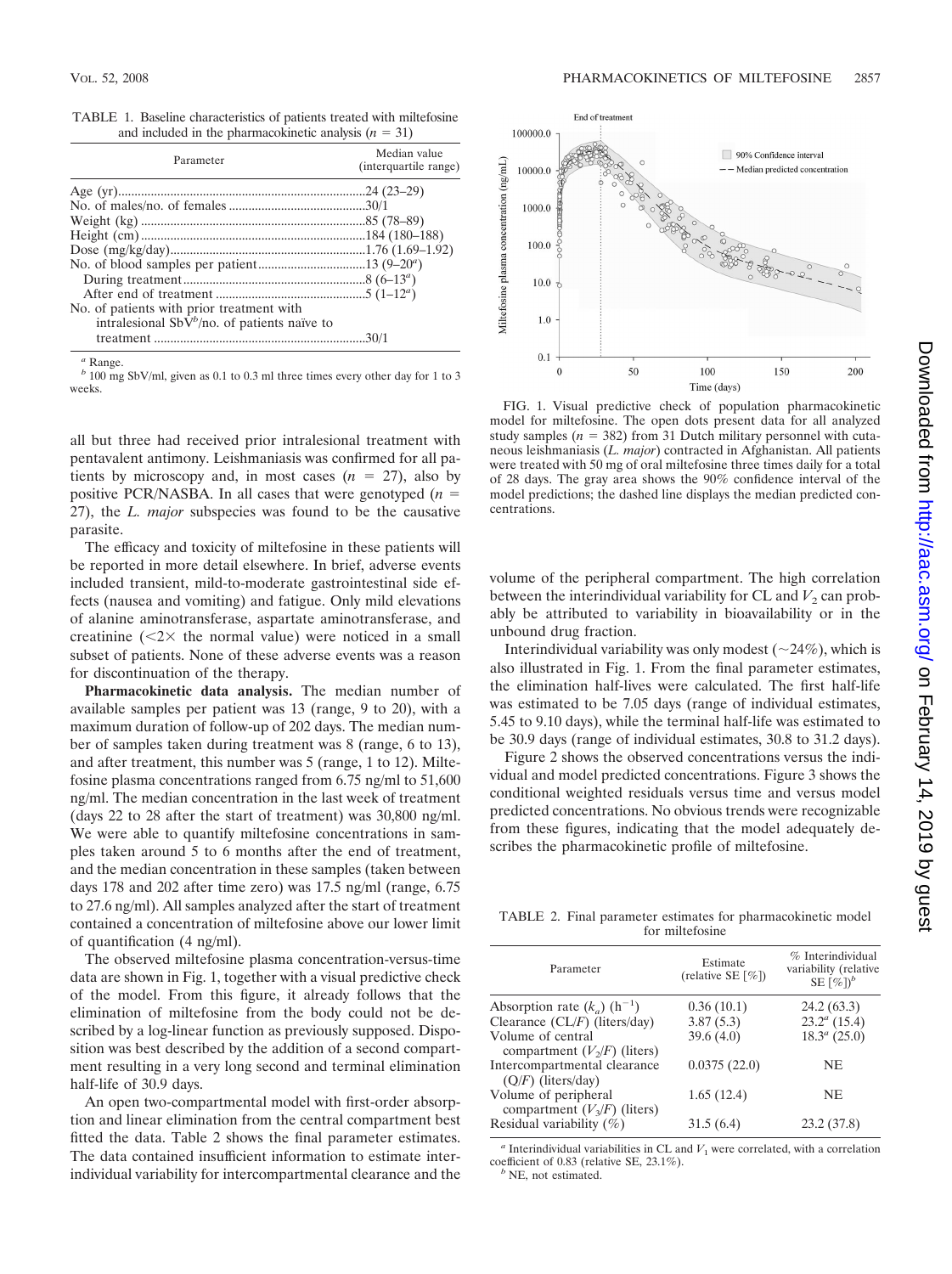

FIG. 2. Observed concentrations versus individual (A) and model (B) predicted concentrations. The straight lines represent linear regression lines, while dotted lines represent lines of unity.

## **DISCUSSION**

The data presented in this study provide the first extensive pharmacokinetic data on miltefosine in (cutaneous) leishmaniasis patients and show that the elimination of miltefosine from the body is best described by a two-compartmental disposition model. This is a contribution to the few, anecdotal published data that are available on the clinical pharmacokinetics of miltefosine. The already available data report a single elimination half-life of 150 to 200 h ( $\sim$ 6 to 8 days) for adults (2) and an expected similar value for children (26), although in a previous case report from our group, a much longer value of 14.8 days was calculated for a one-compartmental disposition model (8). Daily administration of 100 mg/day ( $\sim$ 2.5 mg/kg of body weight/day for 28 days) resulted in a mean maximum concentration of drug in serum at day 23 of treatment of 70,000 ng/ml (2). The median minimum concentration of drug in serum determined on days 26 to 28 of treatment for children who received 2.5 mg/kg of body weight/day for 28 days was 26,000 ng/ml (26).

The results of this study show that miltefosine keeps accumulating during a 4-week treatment course and that concentrations observed in the last week of treatment are comparable





FIG. 3. Conditional weighted residuals versus time (A) and versus model predicted concentrations (B).

to the values cited above, although our patients received a lower dose, with a median of 1.76 mg/kg of body weight/day for 28 days. Consistent with the data provided by the manufacturer and as published in a review by Berman (2), we estimated a first elimination half-life of 7.05 days. However, plasma concentrations of miltefosine measured in this study were best described by a two-compartmental model. Besides this first elimination half-life, an even longer terminal elimination halflife of 30.9 days was found. We were able to observe and estimate this terminal elimination half-life because of the long follow-up and sampling of our patients. This also explains why we previously calculated an elimination half-life (14.8 days) between these two values with a one-compartmental disposition model in a single case study (8). Due to this extremely long terminal elimination half-life, concentrations of miltefosine were still above the lower limit of quantification (4 ng/ml) in samples taken 5 to 6 months after the end of treatment. It cannot be excluded that the current terminal elimination halflife estimate is actually an underestimate or that there is another, even slower, terminal elimination. This is corroborated by Fig. 1, as the 90% confidence interval and the median predicted concentration of the model do not completely follow the observed concentrations at the end of the period of followup, probably because of the more limited sampling in this period.

The findings of our study have implications for both the efficacy and toxicity of miltefosine. Resistance of *Leishmania* parasites to other chemotherapeutics has been reported; for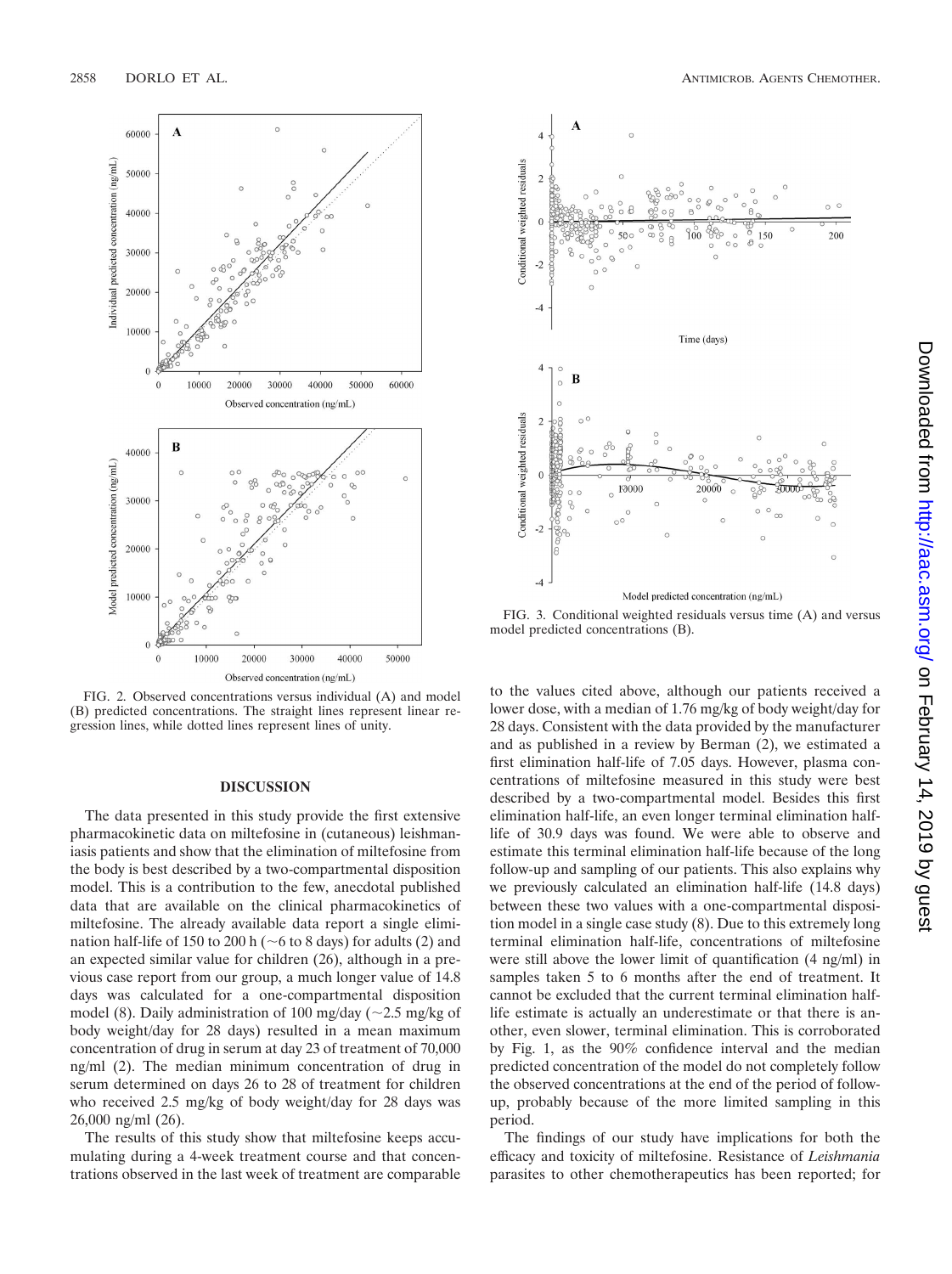example, resistance to pentavalent antimony has been reported in India, where Bihar, a region of endemicity, is especially highly affected, with treatment failure rates as high as 65% (25, 28). As a result of these reported therapy failures, there is also much concern about the induction of resistance to miltefosine or any other new drug to treat leishmaniasis. In vitro studies showed that this concern is not unfounded: *Leishmania* promastigotes resistant to miltefosine were easily generated when parasites were cultured in medium containing miltefosine at concentrations of up to 40  $\mu$ M (~16,300 ng/ml), and these resistant promastigotes showed up to 15-fold higher 50% effective dose values for miltefosine than those for wild-type organisms (19).

The previously established long elimination half-life of 7 days invariably results in subtherapeutic levels of miltefosine in the blood for some weeks after ending the therapy, a property that was thought to contribute to the emergence of resistance (3, 6, 18, 19). This study shows that miltefosine has a much longer terminal elimination half-life than was expected. Subtherapeutic concentrations remain in the blood for up to 5 months posttreatment, and possibly even longer. This corroborates the concern for selection of miltefosine-resistant parasites.

Other factors contributing to the emergence of resistance are the increase of human immunodeficiency virus coinfections, which prevent complete eradication of *Leishmania* parasites from the body so that more viable or relapsing parasites will be exposed to subtherapeutic drug levels (3), and also the deregulation of the sale of miltefosine by the Indian government may enhance inappropriate and suboptimal use of miltefosine (18, 29). Miltefosine is now used as a monotherapy and is widely available over the counter without prescription or restriction on the quantity dispensed, which highly increases the risk of selection of miltefosine-resistant parasites.

The clinical pharmacodynamic properties of miltefosine are ill defined, and the lower limit of the therapeutic range of miltefosine is unknown. The relative ease with which resistant parasites were generated in vitro and the long duration of treatment that is required to achieve complete cure indicate that the therapeutic range of miltefosine is quite narrow. From a pharmacokinetic viewpoint, the thrice-daily dosing of miltefosine (50 mg three times daily) which was used in our patients does not seem sensible because of the extremely slow elimination and strong accumulation of miltefosine, as shown in this study. However, the upper limit of dosing is determined mainly by gastrointestinal side effects directly after oral administration, and thus, toxicity determines the maximum dosage regimen.

In reproductive studies with rats and rabbits, embryotoxic, fetotoxic, and teratogenic effects were seen following multiple doses of miltefosine at a dose level of 1.2 mg/kg, which is still below the therapeutic dose in these animals (2, 20). Nevertheless, more extensive published data on the teratogenicity of miltefosine are lacking. The levels for teratogenicity of miltefosine in humans remain undetermined, since pregnant women were not included in controlled studies with miltefosine. Use of miltefosine is therefore strictly contraindicated during pregnancy, and the use of contraception is compulsory in women of child-bearing age. Based on the previously reported terminal elimination half-life of 7 days, a period of 2 months after the

end of treatment was calculated to be required for plasma concentrations to drop below the undefined no-effect level for teratogenicity (20). To account for worst-case scenarios, recommendations were that reproductive contraception should be continued in females with child-bearing potential for about eight half-lives (2 to 3 months) after the treatment period (18). In the present study, we observed that all blood samples collected 5 months after treatment still contained miltefosine concentrations well above our lower limit of quantification, and taking into account that the maximum nonteratogenic concentration is uncertain, the previous recommendations should be reconsidered. Based on the results presented here, the mandatory recommendation for women of child-bearing age to use reproductive contraception should be extended to at least 5 months or even longer after the end of the miltefosine treatment.

In conclusion, we present the first extensive pharmacokinetic data on miltefosine in a group of cutaneous leishmaniasis patients. We observed an extremely long second and terminal elimination half-life of 30.9 days, which was estimated from our two-compartmental population pharmacokinetic model. We were still able to detect miltefosine in samples taken at 5 months posttreatment. This may have consequences for the selection of resistant parasites and is a plea to extend current recommendations for contraception to at least 5 months after discontinuation of miltefosine treatment.

### **REFERENCES**

- 1. **Beal, S. L., and L. B. Sheiner.** 1999. NONMEM user's guides. University of California, San Francisco.
- 2. **Berman, J.** 2005. Miltefosine to treat leishmaniasis. Expert Opin. Pharmacother. **6:**1381–1388.
- 3. **Berman, J., A. D. M. Bryceson, S. Croft, J. Engel, W. Gutteridge, J. Karbwang, H. Sindermann, J. Soto, S. Sundar, and J. A. Urbina.** 2006. Miltefosine: issues to be addressed in the future. Trans. R. Soc. Trop. Med. Hyg. **100**(Suppl. 1)**:**S41–S44.
- 4. **Bhattacharya, S. K., T. K. Jha, S. Sundar, C. P. Thakur, J. Engel, H. Sindermann, K. Junge, J. Karbwang, A. D. Bryceson, and J. D. Berman.** 2004. Efficacy and tolerability of miltefosine for childhood visceral leishmaniasis in India. Clin. Infect. Dis. **38:**217–221.
- 5. **Bhattacharya, S. K., P. K. Sinha, S. Sundar, C. P. Thakur, T. K. Jha, K. Pandey, V. R. Das, N. Kumar, C. Lal, N. Verma, V. P. Singh, A. Ranjan, R. B. Verma, G. Anders, H. Sindermann, and N. K. Ganguly.** 2007. Phase 4 trial of miltefosine for the treatment of Indian visceral leishmaniasis. J. Infect. Dis. **196:**591–598.
- 6. **Bryceson, A.** 2001. A policy for leishmaniasis with respect to the prevention and control of drug resistance. Trop. Med. Int. Health **6:**928–934.
- 7. **Centers for Disease Control and Prevention (CDC).** 2004. Update: cutaneous leishmaniasis in U.S. military personnel—Southwest/Central Asia, 2002– 2004. Morb. Mortal. Wkly. Rep. **53:**264–265.
- 8. **de Vries, P. J., W. F. van der Meide, M. H. Godfried, H. D. F. H. Schallig, H. J. Dinant, and W. R. Faber.** 2006. Quantification of the response to miltefosine treatment for visceral leishmaniasis by QT-NASBA. Trans. R. Soc. Trop. Med. Hyg. **100:**1183–1186.
- 9. **Dorlo, T. P. C., M. J. X. Hillebrand, H. Rosing, T. A. Eggelte, P. J. de Vries, and J. H. Beijnen.** 2008. Development and validation of a quantitative assay for the measurement of miltefosine in human plasma by liquid chromatography-tandem mass spectrometry. J. Chromatogr. B **865:**55–62.
- 10. **Escobar, P., S. Matu, C. Marques, and S. L. Croft.** 2002. Sensitivities of Leishmania species to hexadecylphosphocholine (miltefosine), ET-18- OCH(3) (edelfosine) and amphotericin B. Acta Trop. **81:**151–157.
- 11. **Herwaldt, B. L.** 1999. Leishmaniasis. Lancet **354:**1191–1199.
- 12. **Hooker, A. C., C. E. Staatz, and M. O. Karlsson.** 2007. Conditional weighted residuals (CWRES): a model diagnostic for the FOCE method. Pharm. Res. **24:**2187–2197.
- 13. **Jha, T. K., S. Sundar, C. P. Thakur, P. Bachmann, J. Karbwang, C. Fischer, A. Voss, and J. Berman.** 1999. Miltefosine, an oral agent, for the treatment of Indian visceral leishmaniasis. N. Engl. J. Med. **341:**1795–1800.
- 14. **Jonsson, E. N., and M. O. Karlsson.** 1999. Xpose—an S-PLUS based population pharmacokinetic/pharmacodynamic model building aid for NONMEM. Comput. Methods Programs Biomed. **58:**51–64.
- 15. Keizer, R. J. 2008. Piraña 1.0 RC1. http://sourceforge.net/projects/pirana/.